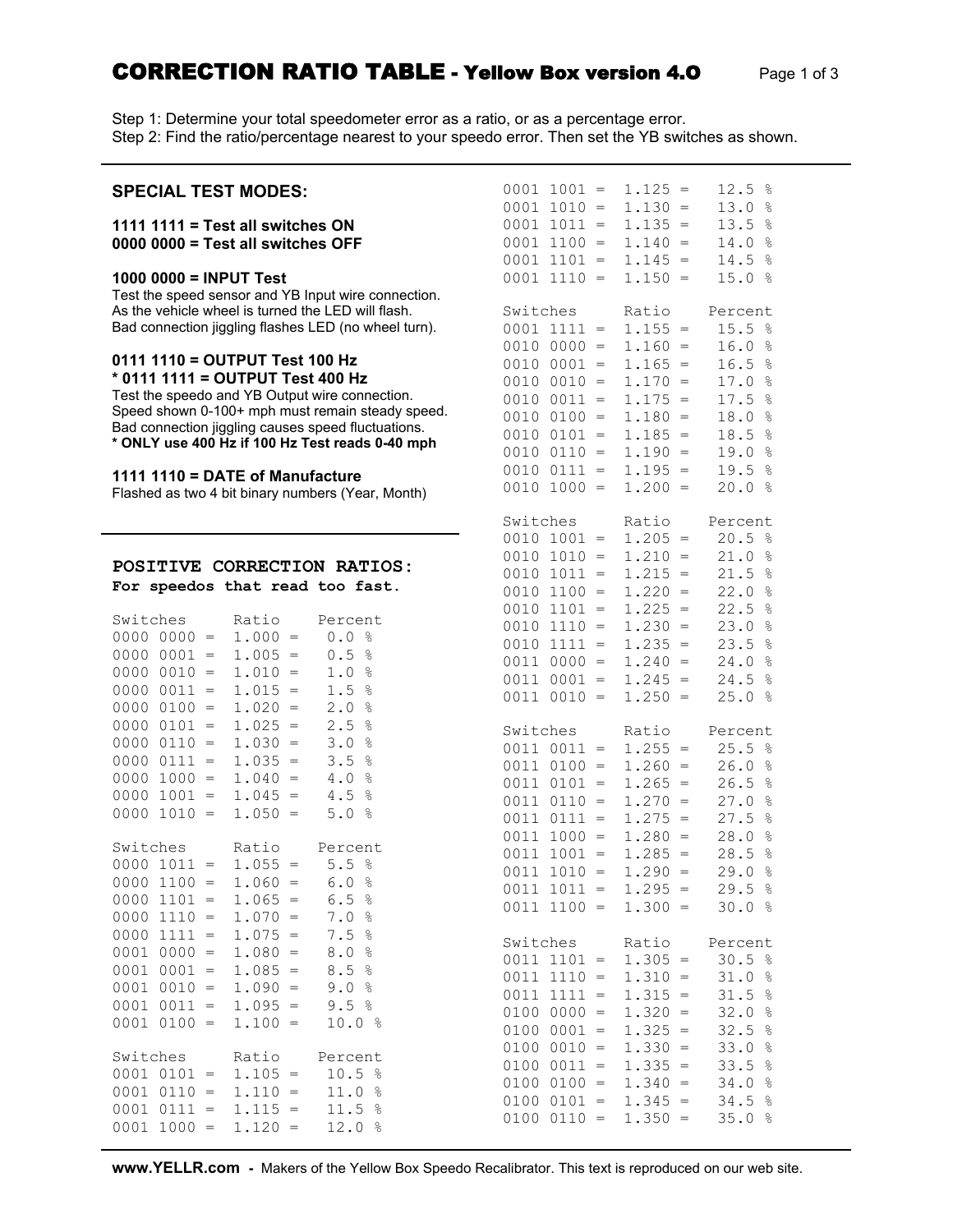## **CORRECTION RATIO TABLE - Yellow Box version 4.O** Page 2 of 3

| Switches                                           | Ratio                  | Percent                              | $0111 0110 =$                   | $1.680 =$                            | 68.0%                 |
|----------------------------------------------------|------------------------|--------------------------------------|---------------------------------|--------------------------------------|-----------------------|
| $0100 0111 =$                                      | $1.355 =$              | 35.5%                                | $0111 0111 =$                   | $1.690 =$                            | 69.0%                 |
| $0100 1000 =$                                      | $1.360 =$              | 36.0%                                | $0111 1000 =$                   | $1.700 =$                            | 70.0%                 |
| $0100 1001 =$                                      | $1.365 =$              | 36.5<br>$\frac{5}{6}$                |                                 |                                      |                       |
| $0100 1010 =$                                      | $1.370 =$              | 37.0<br>ိင                           | Switches                        | Ratio                                | Percent               |
| $0100 1011 =$                                      | $1.375 =$              | 37.5<br>$\frac{6}{6}$                | $0111 1001 =$                   | $1.710 =$                            | 71.0%                 |
| $0100 1100 =$                                      | $1.380 =$              | 38.0<br>$\frac{6}{6}$                | $0111 1010 =$                   | $1.720 =$                            | 72.0%                 |
| $0100 1101 =$                                      | $1.385 =$              | 38.5<br>$\frac{6}{6}$                | $0111 1011 =$                   | $1.730 =$                            | 73.0%                 |
| $0100 1110 =$                                      | $1.390 =$              | 39.0<br>$\frac{6}{6}$                | $0111$ $1100 =$                 | $1.740 =$                            | 74.0%                 |
| $0100 1111 =$                                      | $1.395 =$              | 39.5%                                | $0111$ $1101 =$                 | $1.750 =$                            | 75.0%                 |
| $0101 0000 =$                                      | $1.400 =$              | 40.0%                                | $1110 0101 =$                   | $1.760 =$                            | 76.0%                 |
| Switches                                           | Ratio                  | Percent                              | $1110 0110 =$<br>$1110 0111 =$  | $1.770 =$<br>$1.780 =$               | 77.0%<br>78.0 %       |
| $0101 0001 =$                                      | $1.405 =$              | 40.5<br>ႜၟ                           | $1110 1000 =$                   | $1.790 =$                            | 79.0%                 |
| $0101 0010 =$                                      | $1.410 =$              | 41.0<br>$\frac{6}{5}$                | $1110 1001 =$                   | $1.800 =$                            | 80.0%                 |
| $0101 0011 =$                                      | $1.415 =$              | 41.5 %                               |                                 |                                      |                       |
| $0101 0100 =$                                      | $1.420 =$              | 42.0%                                | Switches                        | Ratio                                | Percent               |
| $0101 0101 =$                                      | $1.425 =$              | 42.5%                                | $1110 1010 =$                   | $1.810 =$                            | 81.0%                 |
| $0101 0110 =$                                      | $1.430 =$              | 43.0 %                               | $1110 1011 =$                   | $1.820 =$                            | 82.0%                 |
| $0101 0111 =$                                      | $1.435 =$              | 43.5 %                               | $1110 1100 =$                   | $1.830 =$                            | 83.0%                 |
| $0101 1000 =$                                      | $1.440 =$              | 44.0 %                               | $1110 1101 =$                   | $1.840 =$                            | 84.0%                 |
| $0101 1001 =$                                      | $1.445 =$              | 44.5<br>ိစ                           | $1110$ $1110 =$                 | $1.850 =$                            | 85.0<br>$\frac{6}{5}$ |
| $0101 1010 =$                                      | $1.450 =$              | 45.0%                                | $1110 1111 =$                   | $1.860 =$                            | 86.0<br>$\frac{6}{5}$ |
|                                                    |                        |                                      | $1111 0000 =$                   | $1.870 =$                            | 87.0<br>$\frac{6}{6}$ |
| Switches                                           | Ratio                  | Percent                              | $1111 0001 =$                   | $1.880 =$                            | 88.0%                 |
| $0101 1011 =$                                      | $1.455 =$              | 45.5<br>$\frac{6}{6}$                | $1111 0010 =$                   | $1.890 =$                            | 89.0%                 |
| $0101$ $1100 =$                                    | $1.460 =$              | 46.0<br>$\frac{6}{6}$                | $1111 0011 =$                   | $1.900 =$                            | 90.0%                 |
| $0101 1101 =$<br>$0101$ $1110 =$                   | $1.465 =$<br>$1.470 =$ | 46.5%<br>47.0%                       | Switches                        | Ratio                                | Percent               |
| $0101$ $1111 =$                                    | $1.475 =$              | 47.5 %                               | $1111 0100 =$                   | $1.910 =$                            | 91.0%                 |
| $0110 0000 =$                                      | $1.480 =$              | 48.0 %                               | $1111 0101 =$                   | $1.920 =$                            | 92.0%                 |
| $0110 0001 =$                                      | $1.485 =$              | 48.5 %                               | $1111 0110 =$                   | $1.930 =$                            | 93.0%                 |
| $0110 0010 =$                                      | $1.490 =$              | 49.0 %                               | $1111 0111 =$                   | $1.940 =$                            | 94.0%                 |
| $0110 0011 =$                                      | $1.495 =$              | 49.5 %                               | $1111 1000 =$                   | $1.950 =$                            | 95.0%                 |
| $0110 0100 =$                                      | $1.500 =$              | 50.0%                                | $1111 1001 =$                   | $1.960 =$                            | 96.0%                 |
|                                                    |                        |                                      | $1111 1010 =$                   | $1.970 =$                            | 97.0%                 |
| Switches                                           | Ratio                  | Percent                              | $1111 1011 =$                   | $1.980 =$                            | 98.0%                 |
| $0110 0101 =$                                      | $1.510 =$              | 51.0%                                | $1111$ $1100 =$                 | $1.990 =$                            | 99.0%                 |
| $0110 0110 =$                                      | $1.520 =$              | 52.0%                                | $1111 1101 =$                   | $2.000 =$                            | 100.0 %               |
| $0110$ $0111 =$<br>$0110 1000 =$                   | $1.530 =$<br>$1.540 =$ | 53.0%<br>54.0%                       |                                 |                                      |                       |
| $0110 1001 = 1.550 =$                              |                        | 55.0%                                |                                 |                                      |                       |
| $0110 1010 = 1.560 =$                              |                        | 56.0%                                | NEGATIVE CORRECTION RATIOS:     |                                      |                       |
| $0110 1011 = 1.570 =$                              |                        | 57.0%                                | For speedos that read too slow. |                                      |                       |
| $0110$ $1100 = 1.580 =$                            |                        | 58.0 %                               |                                 |                                      |                       |
| $0110 1101 =$                                      | $1.590 =$              | 59.0%                                | Switches                        | Ratio                                | Percent               |
| $0110 1110 =$                                      | $1.600 =$              | 60.0%                                | $0000 0000 =$                   | $1.000 =$                            | $-0.0%$               |
|                                                    |                        |                                      | $10000001 =$                    | $0.995 = -0.5$ %                     |                       |
| Switches                                           | Ratio                  | Percent                              | $1000 0010 =$                   | $0.990 =$                            | $-1.0%$               |
| $0110$ $1111 = 1.610 =$                            |                        | 61.0%                                | $1000 0011 =$                   | $0.985 = -1.5$ %                     |                       |
|                                                    |                        | $61.0% = KPH-MPH 1:1$ Conversion     | $1000 0100 =$                   | $0.980 = -2.0$ %                     |                       |
|                                                    |                        | To Display MPH on a KPH-Speedometer. | $1000 0101 =$                   | $0.975 = -2.5$ %                     |                       |
| $0111\ 0000 = 1.620 =$                             |                        | 62.0%                                | $1000 0110 =$                   | $0.970 = -3.0$ %                     |                       |
| $0111$ $0001 = 1.630 =$                            |                        | 63.0%                                | $1000 0111 =$                   | $0.965 = -3.5$ %                     |                       |
| $0111$ $0010 = 1.640 =$<br>$0111$ $0011 = 1.650 =$ |                        | 64.0%<br>65.0%                       | $1000 1000 =$<br>$1000 1001 =$  | $0.960 = -4.0$ %<br>$0.955 = -4.5$ % |                       |
| $0111$ $0100 = 1.660 =$                            |                        | 66.0 %                               | $1000 1010 =$                   | $0.950 = -5.0$ %                     |                       |
| $0111 0101 =$                                      | $1.670 =$              | 67.0%                                |                                 |                                      |                       |
|                                                    |                        |                                      |                                 |                                      |                       |

**www.YELLR.com -** Makers of the Yellow Box Speedo Recalibrator. This text is reproduced on our web site.